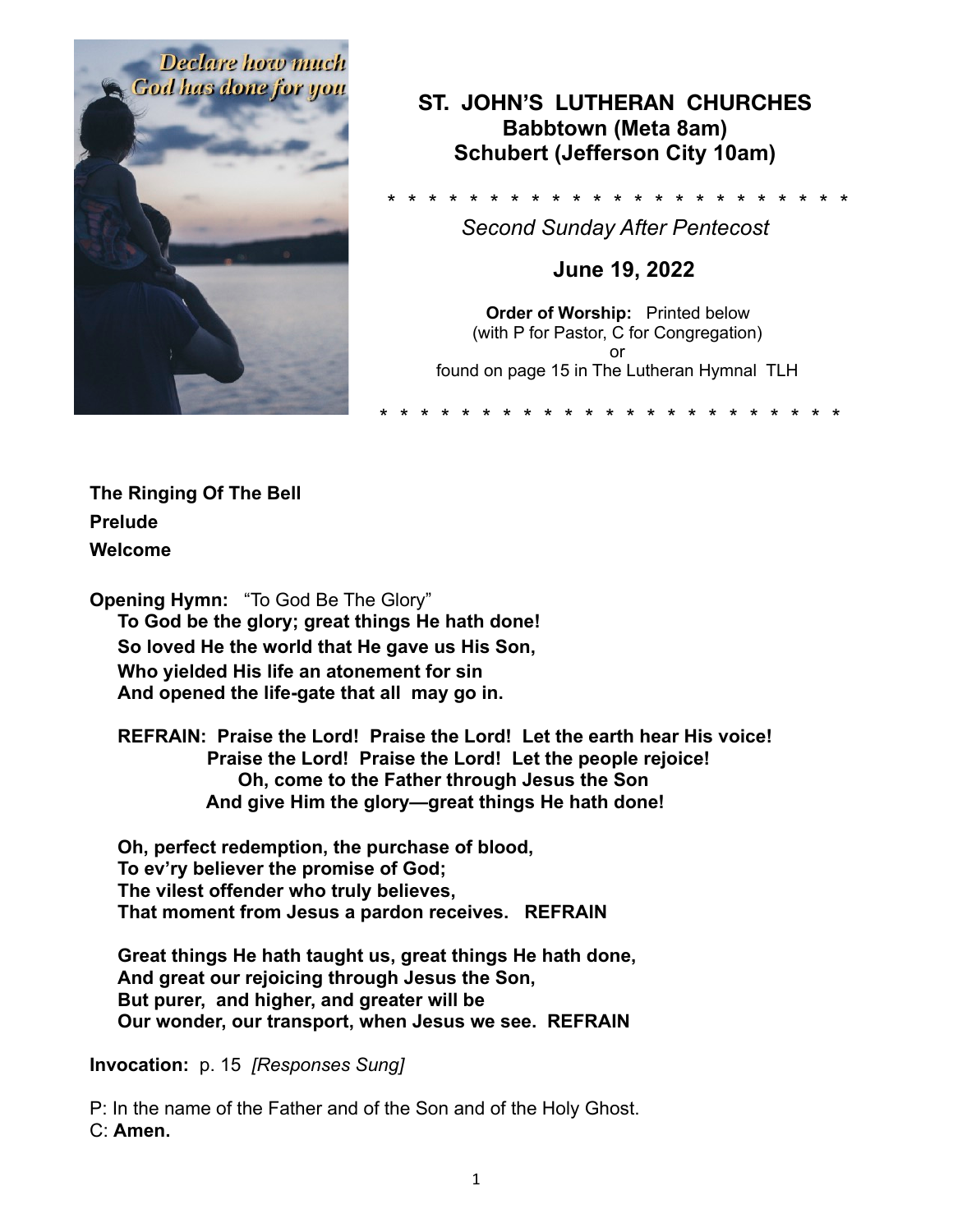- P: Beloved in the Lord! Let us draw near with a true heart and confess our sins unto God, our Father, beseeching Him in the name of our Lord Jesus Christ to grant us forgiveness. Our help is in the name of the Lord.
- C: **Who made heaven and earth.**
- P: I said, I will confess my transgressions unto the Lord.
- C: **And Thou forgavest the iniquity of my sin**.

# **Confession:** *[Spoken]*

ALL: **O almighty God, merciful Father, I, a poor, miserable sinner, confess unto Thee all my sins and iniquities with which I have ever offended Thee and justly deserved Thy temporal and eternal punishment. But I am heartily sorry for them and sincerely repent of them, and I pray Thee of Thy boundless mercy and for the sake of the holy, innocent, bitter sufferings and death of Thy beloved Son, Jesus Christ, to be gracious and merciful to me, a poor, sinful being.** 

## **Absolution:** p. 16

P:Upon this your confession, I, by virtue of my office, as a called and ordained servant of the Word, announce the grace of God unto all of you, and in the stead and by the command of my Lord and Savior, Jesus Christ, I forgive you all your sins in the name of the Father and of the Son and of the Holy Ghost.

C: *[Sung]* **Amen.**

**Introit** 

**Gloria Patri:** p.16 *[Sung]* 

C: **Glory be to the Father and to the Son and to the Holy Ghost; As it was in the beginning, is now, and ever shall be, world without end. Amen.** 

**The Kyrie:** p.17*[Sung]*

C: **Lord, have mercy upon us. Christ, have mercy upon us. Lord, have mercy upon us.** 

**The Gloria in Excelsis:**p. 17-19 *[Sung]*

C: **Glory be to God on high; And on earth peace, good will toward men. We praise Thee, we bless Thee, we worship Thee, We glorify Thee, we give thanks to Thee, for Thy great glory. O Lord God, heav'nly King, God the Father Almighty. O Lord, the only-begotten Son, Jesus Christ; O Lord God, Lamb of God, Son of the Father, That takest away the sin of the world, have mercy upon us. Thou that takest away the sin of the world, receive our prayer. Thou that sittest at the right hand of God the Father, have mercy upon us. For Thou only art holy; Thou only art the Lord. Thou only, O Christ, with the Holy Ghost, art most high in the glory of God the Father. Amen.**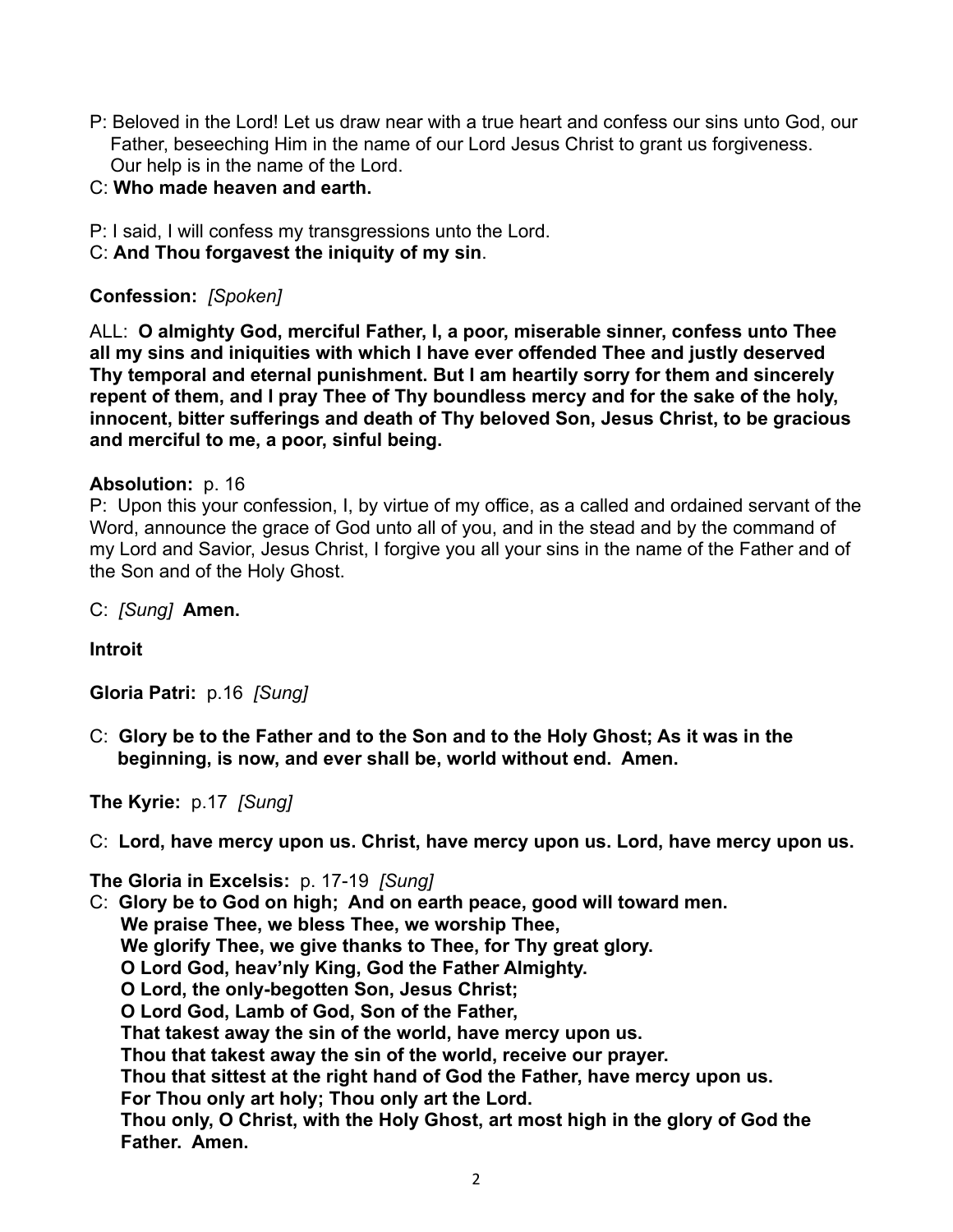# **Salutation And Response** p.19

P: The Lord be with you C: *[Sung]* **And with thy spirit.** 

# **Prayer Of The Day:** *[Spoken by all]*

 **O God, You have prepared for those who love You such good things as surpass our understanding. Cast out all sins and evil desires from us, and pour into our hearts Your Holy Spirit to guide us into all blessedness; through; through Jesus Christ, Your Son, our Lord, who lives and reigns with You and the Holy Spirit, one God, now and forever.** 

## **Response** *[Sung]:* **Amen.**

## **Old Testament Reading:** Isaiah 65:1-9

I was ready to be sought by those who did not ask for me; I was ready to be found by those who did not seek me. I said, "Here I am, here I am," to a nation that was not called by my name.**2** I spread out my hands all the day to a rebellious people, who walk in a way that is not good, following their own devices; **3** a people who provoke me to my face continually, sacrificing in gardens and making offerings on bricks; **4** who sit in tombs, and spend the night in secret places; who eat pig's flesh, and broth of tainted meat is in their vessels; **5** who say, "Keep to yourself, do not come near me, for I am too holy for you." These are a smoke in my nostrils, a fire that burns all the day.**6** Behold, it is written before me: "I will not keep silent, but I will repay; I will indeed repay into their lap **7**both your iniquities and your fathers' iniquities together, says the LORD; because they made offerings on the mountains and insulted me on the hills, I will measure into their lap payment for their former deeds." **8** Thus says the LORD: "As the new wine is found in the cluster, and they say, 'Do not destroy it, for there is a blessing in it,' so I will do for my servants' sake, and not destroy them all. **9** I will bring forth offspring from Jacob, and from Judah possessors of my mountains; my chosen shall possess it, and my servants shall dwell there.

## **Epistle Reading:** Galatians 3:23 - 4:7

**<sup>23</sup>**Now before faith came, we were held captive under the law, imprisoned until the coming faith would be revealed. **24** So then, the law was our guardian until Christ came, in order that we might be justified by faith. **25** But now that faith has come, we are no longer under a guardian, **26** for in Christ Jesus you are all sons of God, through faith. **27** For as many of you as were baptized into Christ have put on Christ. **28** There is neither Jew nor Greek, there is neither slave nor free, there is no male and female, for you are all one in Christ Jesus. **<sup>29</sup>**And if you are Christ's, then you are Abraham's offspring, heirs according to promise.

**4: 1**I mean that the heir, as long as he is a child, is no different from a slave, though he is the owner of everything, **2** but he is under guardians and managers until the date set by his father. **3** In the same way we also, when we were children, were enslaved to the elementary principles of the world. **4** But when the fullness of time had come, God sent forth his Son, born of woman, born under the law, **5** to redeem those who were under the law, so that we might receive adoption as sons. **6** And because you are sons, God has sent the Spirit of his Son into our hearts, crying, "Abba! Father!" **7** So you are no longer a slave, but a son, and if a son, then an heir through God.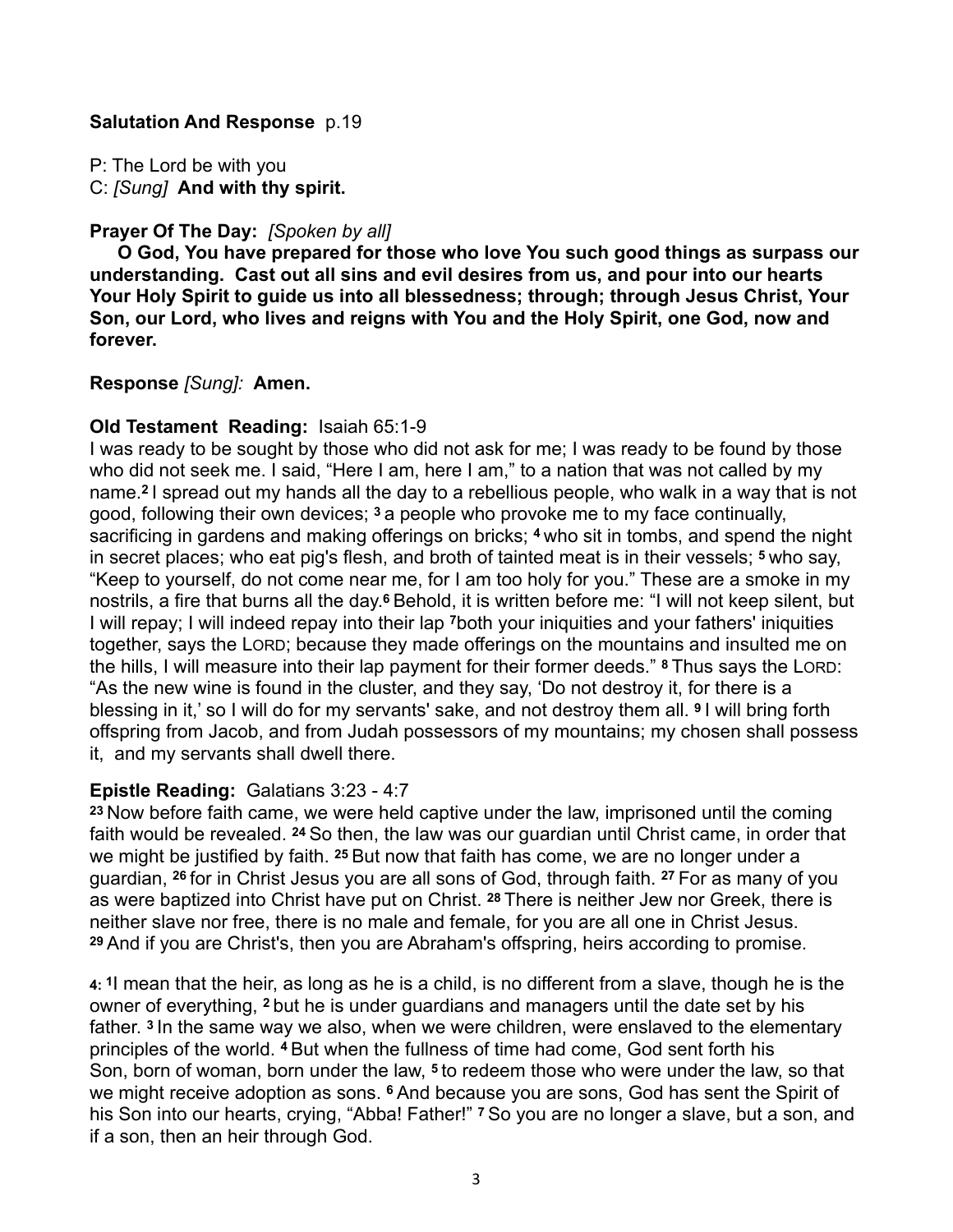## **Gradual**

## **The Sentence Of The Season**

## **The "Triple Hallelujah":**

C: *[Sung]* **Hallelujah! Hallelujah! Hallelujah!**

P: The Holy Gospel that is appointed to be read for today is from the Gospel of St. Luke, chapter 8, beginning with the 26th verse.

C:*[Sung]* **Glory be to Thee, O Lord!**

# **The Gospel Reading:** Luke 8:26-39

**<sup>26</sup>**Then they sailed to the country of the Gerasenes, which is opposite Galilee. **27** When Jesus stepped out on land, there met him a man from the city who had demons. For a long time he had worn no clothes, and he had not lived in a house but among the tombs. **28** When he saw Jesus, he cried out and fell down before him and said with a loud voice, "What have you to do with me, Jesus, Son of the Most High God? I beg you, do not torment me." **29** For he had commanded the unclean spirit to come out of the man. (For many a time it had seized him. He was kept under guard and bound with chains and shackles, but he would break the bonds and be driven by the demon into the desert.) **30** Jesus then asked him, "What is your name?" And he said, "Legion," for many demons had entered him. **31** And they begged him not to command them to depart into the abyss. **32** Now a large herd of pigs was feeding there on the hillside, and they begged him to let them enter these. So he gave them permission. **<sup>33</sup>**Then the demons came out of the man and entered the pigs, and the herd rushed down the steep bank into the lake and drowned.**34** When the herdsmen saw what had happened, they fled and told it in the city and in the country. **35** Then people went out to see what had happened, and they came to Jesus and found the man from whom the demons had gone, sitting at the feet of Jesus, clothed and in his right mind, and they were afraid. **36** And those who had seen it told them how the demon-possessed man had been healed. **37** Then all the people of the surrounding country of the Gerasenes asked him to depart from them, for they were seized with great fear. So he got into the boat and returned. **38** The man from whom the demons had gone begged that he might be with him, but Jesus sent him away, saying, **<sup>39</sup>**"Return to your home, and declare how much God has done for you." And he went away, proclaiming throughout the whole city how much Jesus had done for him.

P: Here ends the reading of the Holy Gospel.

C:*[Sung]* **Praise be to Thee, O Christ!** 

# **The Apostles' Creed,** p. 12

 **I believe in God, the Father Almighty, maker of heaven and earth. And in Jesus Christ, His only Son, our Lord; Who was conceived by the Holy Ghost, Born of the Virgin Mary; Suffered under Pontius Pilate, Was crucified, dead and buried; He descended into hell; The third day He rose again from the dead; He ascended into heaven And sitteth on the right hand of God, the Father almighty; From thence He shall come to judge the quick and the dead.** 

 **I believe in the Holy Ghost; the Holy Christian Church, the communion of saints; The forgiveness of sins, The resurrection of the body; And the life everlasting. Amen.**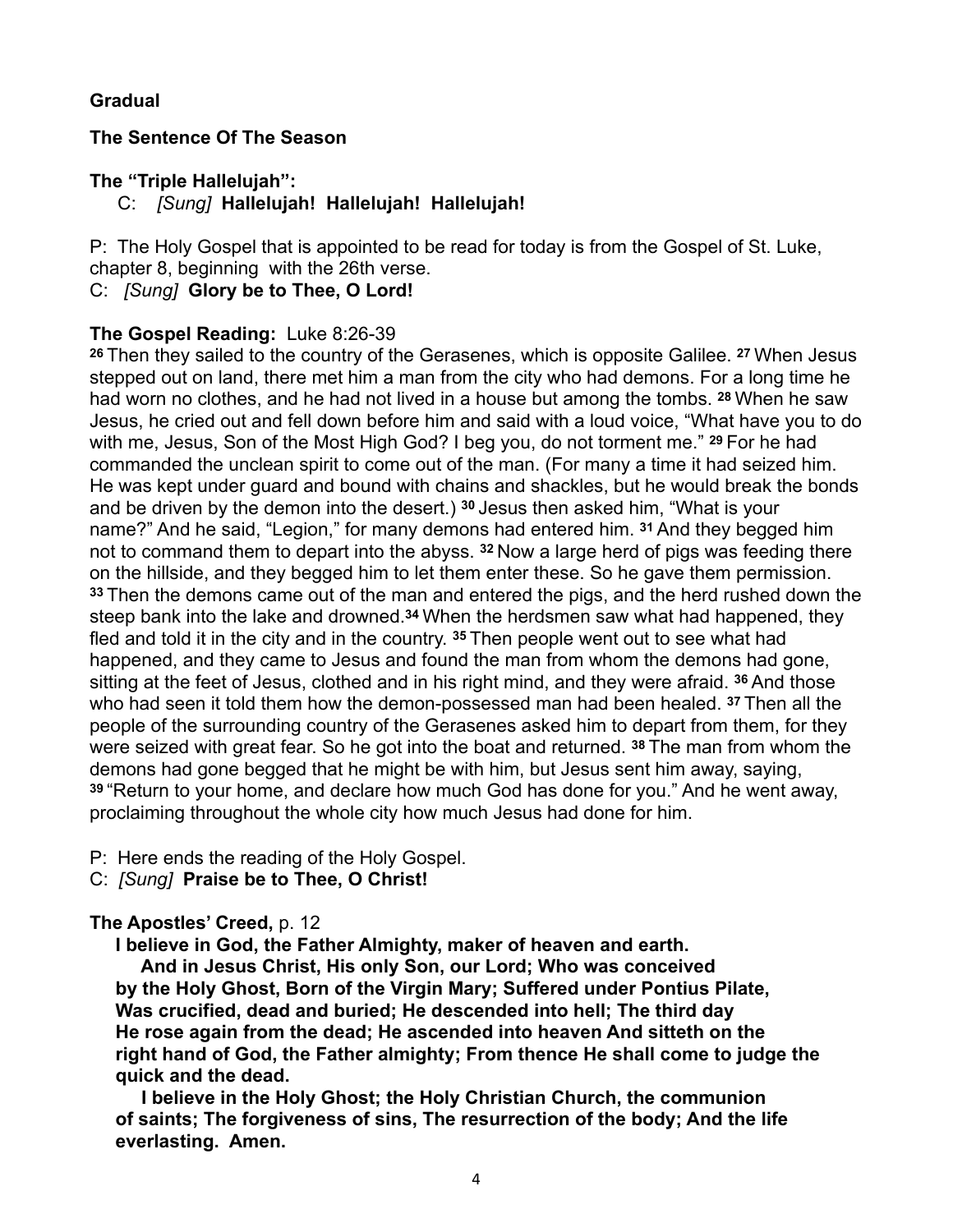**Sermon Hymn:** TLH 410 "Jesus, Lead Thou On"

**Jesus, lead Thou on Till our rest be won; And although the way be cheerless, We will follow calm and fearless; Guide us by Thy hand To our fatherland.**

 **If the way be drear, If the Foe be near, Let no faithless fears o'ertake us, Let not faith and hope forsake us; For though many a woe To our home we go.** 

 **When we seek relief From a long-felt grief, When temptations come alluring, Make us patient and enduring; Show us that bright shore Where we weep no more.** 

 **Jesus, lead Thou on Till our rest is won; Heav'nly Leader, still direct us, Still support, console, protect us, Till we safely stand In our fatherland. Amen.** 

**Sermon:** "It's Time To Leave**"** Text: Luke 8:26-39

*(Usual time for The Offering – offering plates are at the entrances or can be mailed or given online.)* 

# **Offertory,** p. 22 *[Sung]*

 **Create in me a clean heart, O God, and renew a right spirit within me. Cast me not away from Thy presence, and take not Thy Holy Spirit from me. Restore unto me the joy of Thy salvation; And uphold me with Thy free spirit. Amen.**

# **Prayers**

*[Babbtown will conclude with The Lord's Prayer, Hymn – TLH 243, The Benediction and Closing Hymn – TLH 47.]* 

# **THE ORDER OF HOLY COMMUNION**

*[We invite those who are communicant members of sister Lutheran Congregations, in the fellowship of LC-MS, and are repentant, to commune with us.]* 

# **The Preface:** p. 24 *[Responses Sung]*

- P: The Lord be with you.
- C: **And with thy spirit.**
- P: Lift up your hearts.
- C: **We lift them up unto the Lord.**
- P: Let us give thanks unto the Lord, our God.

## C: **It is meet and right so to do.**

P:It is truly meet, right and salutary that we should at all time and in all places give thanks unto Thee, O Lord, holy Father, almighty, everlasting God ….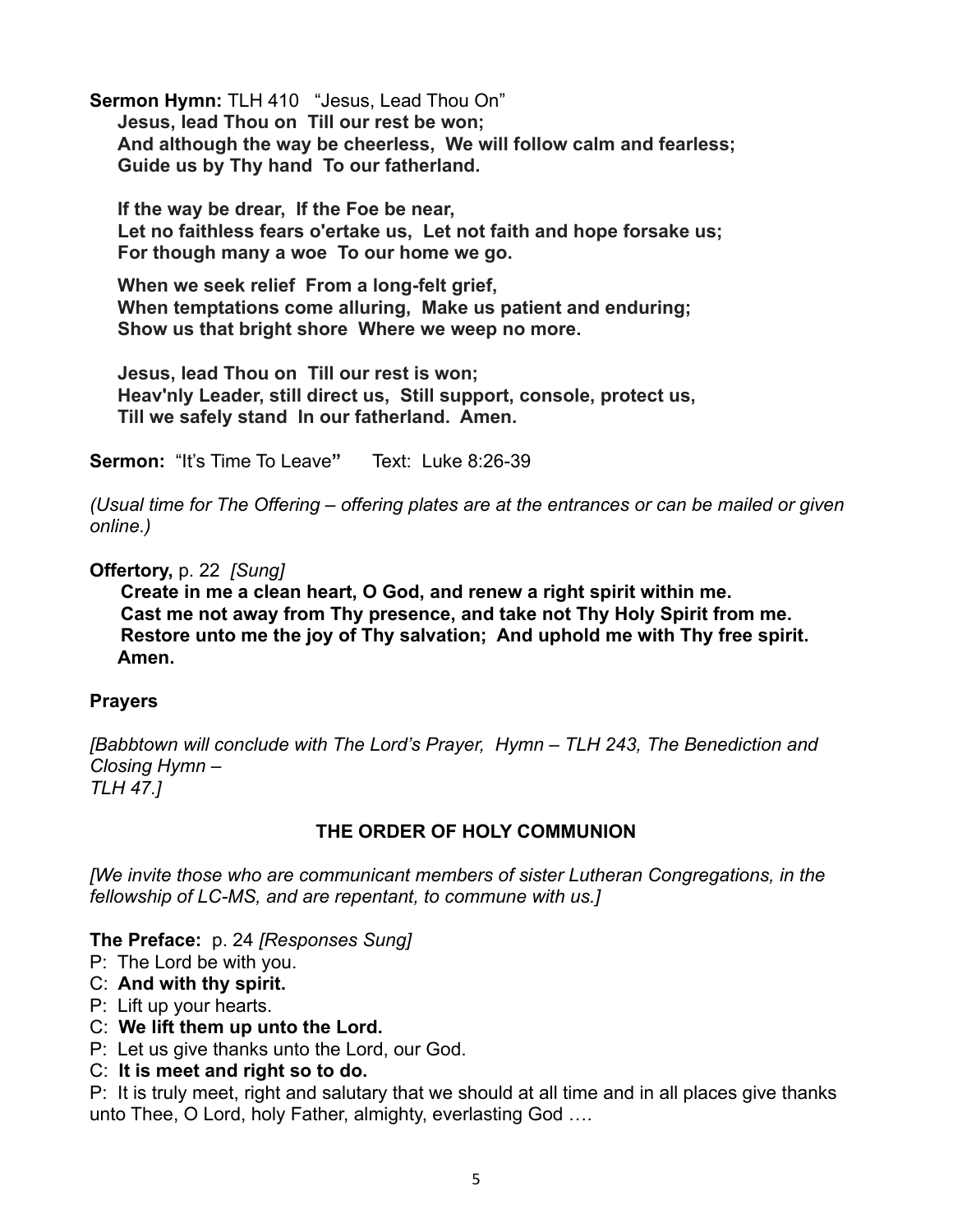#### **The Proper Preface** p. 25

P: …. therefore with angels and archangels, and with all the company of heaven, we laud and magnify Thy glorious name, evermore praising Thee and singing:

## **The Sanctus:** p. 26 *[Sung]*

 **Holy, holy, holy, Lord God of Sabaoth; Heav'n and earth are full of Thy glory; Hosanna, Hosanna, Hosanna in the highest. Blessed is He, Blessed is He, Blessed is He that cometh in the Name of the Lord. Hosanna, Hosanna, Hosanna in the highest.** 

## **The Lord's Prayer:** p. 27

 **Our Father who art in heaven, hallowed be Thy name; Thy kingdom come; Thy will be done on earth as it is in heaven; Give us this day our daily bread; And forgive us our trespasses as we forgive those who trespass against us; And lead us not into temptation; But deliver us from evil;** 

 *[Sung]* **For Thine is the kingdom and the power and the glory forever and ever. Am***e***n** 

#### **The Words of Institution:** p . 27

Our Lord Jesus Christ, the same night in which He was betrayed, took bread; and when He had given thanks, He brake it and gave it to His disciples, saying, "Take eat; this is My body, which is given for you. This do in remembrance of me."

 After the same manner also He took the cup when He had supped, and when He had given thanks, He gave it to them, saying, "Drink ye all of it; this cup is the New Testament in My blood, which is shed for you for the remission of sins. This do, as oft as ye drink it, in remembrance of Me."

#### **The Pax Domini: p. 27**

P: The peace of the Lord be with you always. C: *[Sung]* **A - - - - men.** 

#### **The Agnus Dei:** p. 28 *[Sung]*

**O Christ, Thou Lamb of God, that takest away the sin of the world, have mercy upon us. O Christ, Thou Lamb of God, that takest away the sin of the world, have mercy upon us. O Christ, Thou Lamb of God, that takest away the sin of the world, Grant us Thy peace. A - - - - - - men.** 

**The Distribution** 

**Distribution Hymn:** TLH 243 "Oh, That I Had A Thousand Voices "

 **Oh, that I had a thousand voices To praise my God with thousand tongues! My heart, which in the Lord rejoices Would then proclaim in grateful songs To all, wherever I might be, What great things God hath done for me.** 

 **Dear Father, endless praise I render For soul and body, strangely joined; I praise Thee, Guardian kind and tender, For all the noble joys I find. So richly spread on ev'ry side And freely for my use supplied.**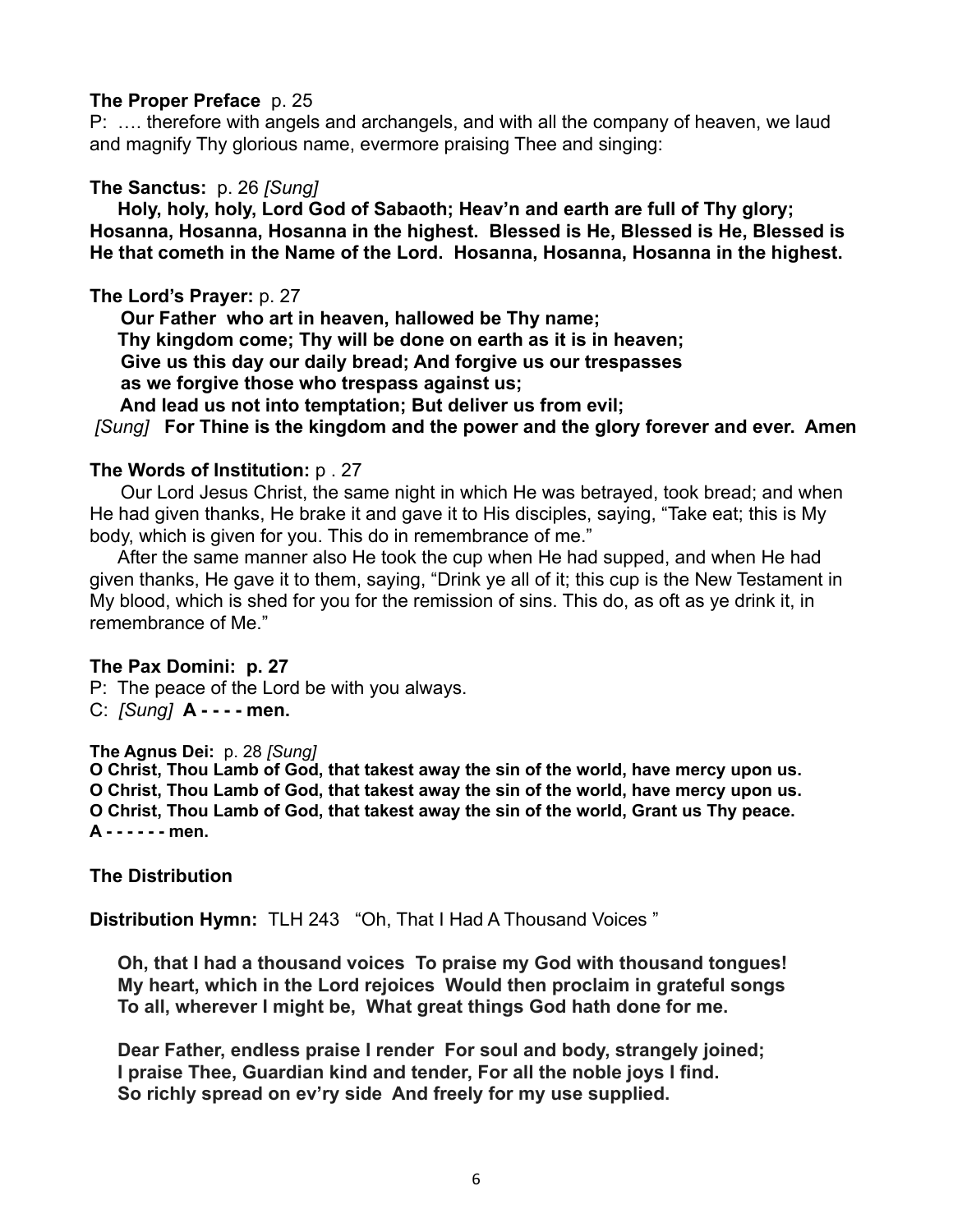**I praise Thee, Savior, whose compassion Did bring Thee down to ransom me; Thy pitying heart sought my salvation Through keenest woes were heaped on Thee, Bro't me from bondage full release, Made me Thine own, and gave me peace.** 

 **Glory and praise, still onward reaching, Be Thine, O Spirit of all grace, Whose holy pow'r and faithful teaching Give me among Thy saints a place. What-e'er of good by me is done Is wrought by grace divine alone.** 

 **Shall I not, then, be filled with gladness? Shall I not praise Thee evermore And triumph over fear and sadness, E'er when my cup of woe runs o'er? Though heaven and earth shall pass away, Thy loving-kindness stands for aye.** 

#### "Pass It On"

 **It only takes a spark to get a fire going And soon all those around can warm up in its glowing. That's how it is with God's love Once you've experienced it You spread His love to ev'ryone; You want to pass it on.** 

 **What a wondrous time is spring when all the trees are budding The birds begin to sing; The flowers start their blooming. That's how it is with God's love, Once you've experienced it You want to sing, It's fresh like spring; You want to pass it on** 

 **I wish for you my friend this happiness that I've found You can depend on Him, It matters not where you're bound. I'll shout it from the mountain top I want my world to know; The Lord of love has come to me, I want to pass it on.** 

 **I'll shout it from the mountain top, I want my world to know, The Lord of love has come to me, I want to pass it on.** 

#### **The Nunc Dimittus:** p. 29 *[sung]*

**Lord, now lettest Thou Thy servant depart in peace according to Thy Word, For mine eyes have seen Thy Salvation: which Thou hast prepared before the Face of all people, a Light to lighten the Gentiles and the Glory of Thy people Israel. Glory be to the Father and to the Son and to the Holy Ghost; As it was in the beginning, is now, and ever shall be, world without end. Amen.**

#### **The Thanksgiving:** p. 30

- P: Oh, give thanks unto the Lord, for He is good.
- C: *[Sung]* **And His mercy endureth forever.**

## **The Thanksgiving Prayer:** pp, 30-31

 P: We give thanks to Thee, Almighty God, that You have refreshed us through this salutary gift; and we beseech You that of Your mercy You would strengthen us through the same in faith towards You and in fervent love toward one another; through Jesus Christ, our Lord, who liveth and reigneth with Thee and the Holy Ghost, ever one God, world without end.

C: *[Sung]* **A- - - - - men.**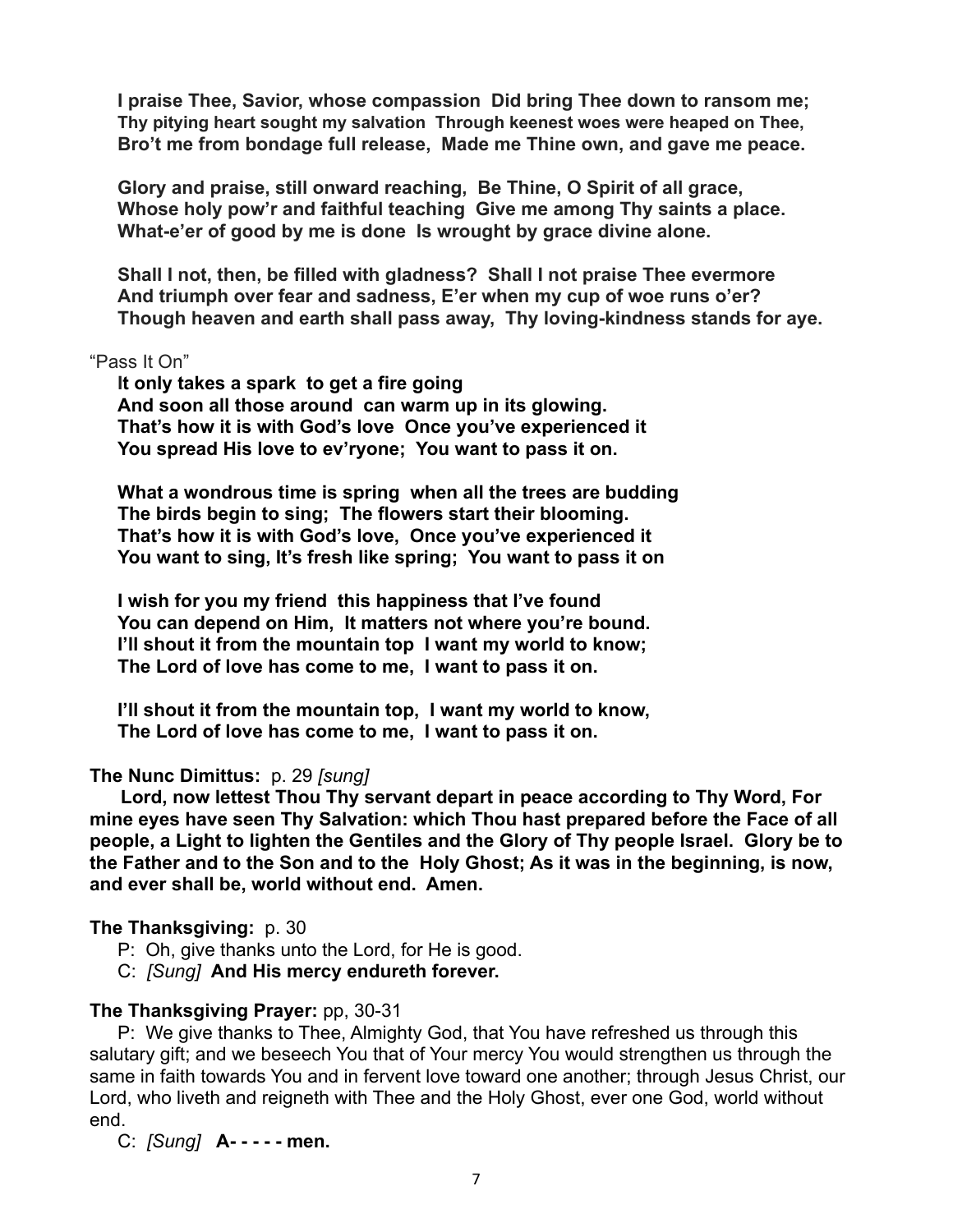#### **The Benedicamus:** p. 31

- P: The Lord be with you.
- C: *[Sung]* **And with thy spirit.**
- P: Bless we the Lord.
- C: *[Sung]* **Thanks be to God.**

#### **The Benediction:** p. 31

 P: The Lord bless you and keep you, The Lord make His face shine upon you and be gracious unto you. The Lord lift up His countenance upon you and give you peace. C:*[Sung]* **Amen, Amen, Amen!**

**Closing Hymn:** TLH 47 "Savior, Again To Thy Dear Name We Raise " **Savior, again to Thy dear Name we raise With one accord our parting hymn of praise. Once more we bless Thee ere our worship cease, Then, lowly bending, wait Thy word of peace.**

 **Grant us Thy peace upon our homeward way; With Thee began, with Thee shall end, the day. Guard Thou the lips from sin, the hearts from shame, That in this house have called upon Thy name.** 

 **Grant us Thy peace, Lord, through the coming night; Turn Thou for us its darkness into light. From harm and danger keep Thy children free; For dark and light are both alike to Thee.** 

 **Grant us Thy peace throughout our earthly life, Our Balm in sorrow and our Stay in strife; Then, when Thy voice shall bid our conflict cease, Call us, O Lord, to Thine eternal peace. Amen**.

#### **Silent Prayer Announcements**

#### **HAVE A BLESSED WEEK!**

\* \* \* \* \* \* \* \* \* \* \* \* \* \* \* \* \* \* \* \* \* \* \* \* \* \*

BAPTISM BIRTHDAYS: Schubert: Carl Brandenberg, Keegan Huckfeldt, Gary Rademan and Chase Toerper. (NOTE: Please call or text Pastor with prayer requests and birthdays.)

ORGANISTS: Babbtown – Arline Mueller; Schubert – Keith Bohl. USHERS this Sunday: Gary Stroup and Mike Forbis. USHERS next Sunday: Gary Stroup and Matt Belcher. COMMUNION ASSISTANT: Allan Forbis and Gene Walkenhorst.

\* \* \* \* \* \* \* \* \* \* \* \* \* \* \* \* \* \* \* \* \* \* \* \* \* \*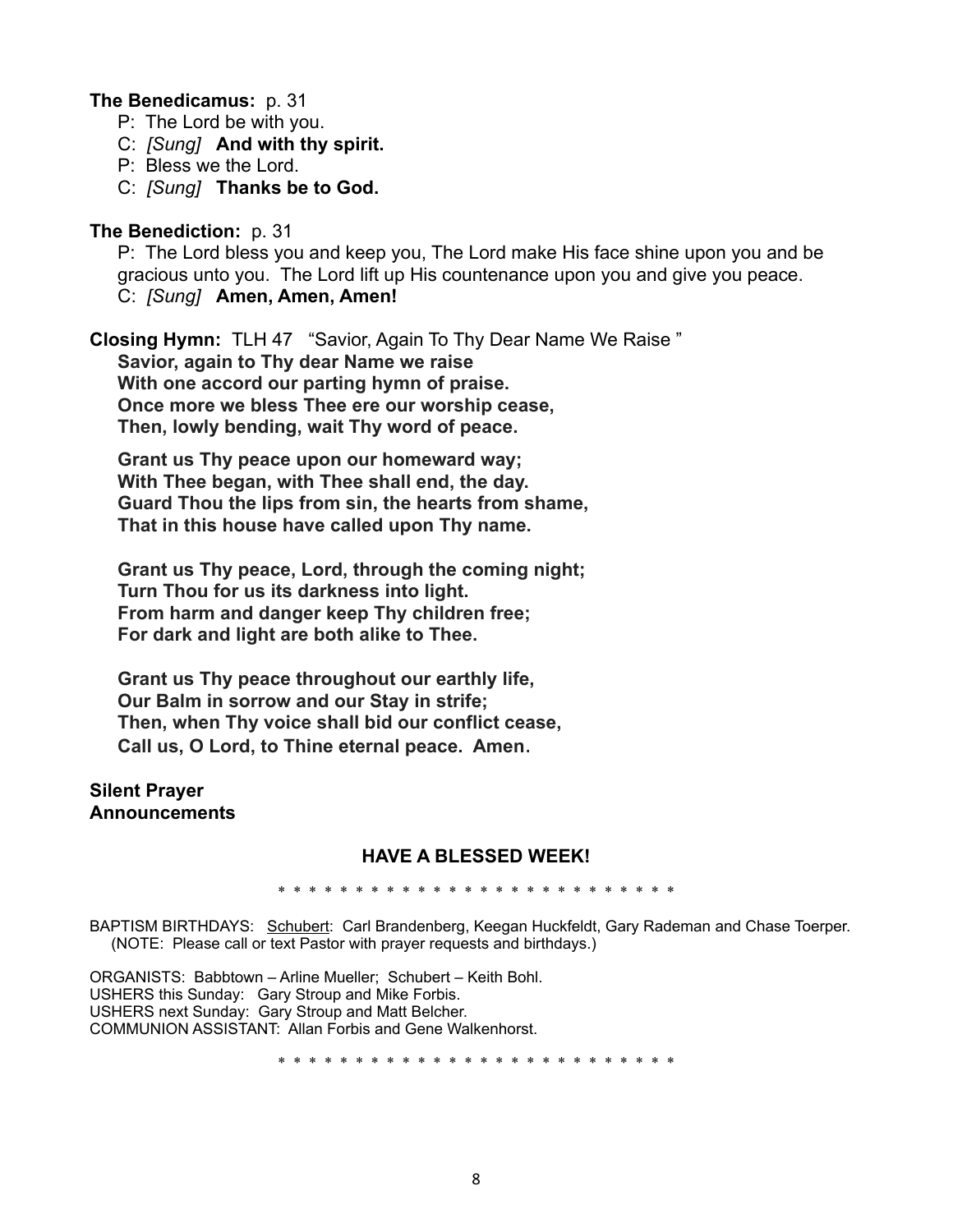AT SCHUBERT, we are using the Common Cup along with the individual cups to distribute the wine in Holy Communion.

 If you wish to commune from the Chalice, do not take an individual cup, and watch for the next communion server to offer you the Chalice. Thank you!

OUR CHRISTIAN SYMPATHY is extended to the Family of George Kuhlman who was called home to the Lord on Friday morning. We especially remember Mary his wife and all of his family as we commend them into the blessed peace of Jesus who conquered sin and death so that we might be with Him eternally.

SPECIAL DIAPER DRIVE: In celebration of families we are participating in the special Lutherans for Life Diaper Drive. Bring disposable diapers of any size to church until today, Father's Day, as a way to thank your family for giving you life! A collection box is located in the side entry at Schubert and in the Narthex at Babbtown. Diapers collected will be distributed to ministries that help families.

IF YOU HAVE a high school or college graduate please let Pastor know.

TODAY: July Newsletter items are due.

TODAY: Ice Cream Social, St. John's, Stringtown, 3:30 – 7:00 p.m.

TODAY: Pick up new Portals of Prayer (June-August) and new Lutheran Witness.

MONDAY: Ladies Bible Study, Bible, Blessings and Beyond, 1:00 p.m.

SATURDAY: Babbtown VBS, 9:00 a.m. – 3:00 p.m. Bring your friends and neighbors!

NEXT SUNDAY: St. John's Youth Group Final meeting and lunch for those attending the LCMS Youth Gathering (Including parents) after worship. The gathering is July 8-14, including travel time.

NOTE: We are planning on producing a new Picture Directory this Summer. We are setting aside the five Sundays in July to take pictures after church. Amos Barnabas has volunteered to take the pictures.

CHRISTIAN EDUCATION UPDATE: St. John's Summer Sunday school — Starting today through August 14, St. John's Children's Sunday school programs will transition to Summer Sunday school. All children meeting for Sunday school will meet together for group activities as one class rather than split classes.

We will restart our regular Sunday school classes including preschool class in the parish house on August 21.

Families are encouraged to continue to maintain a family worship routine through the summer, building life-long habits of regular bible study, worship attendance, and church community involvement!

Save the Dates:

Back-to-School Backpack Blessings – Sunday, August 14 during worship service.

Return of regular Sunday school Sunday, August 21.

Christian Education Sunday – Sunday, August 28, after worship.

LIFE THOUGHTS IN THE CHURCH YEAR: **Father's Day –** The unique dignity of fatherhood includes protecting others as God does (Psalm 3:3)—even defending them from themselves. Practices like abortion and measures like assisted suicide situate our people among the tombs (Isaiah 65:4). Let us not abandon them to demonic deceptions about "bodily autonomy" but instead with courage and compassion proclaim how much God has done for us (Luke 8:39), creating and redeeming and calling every member of our race precious.

ATTENDANCE LAST SUNDAY: Babbtown, 20 ; Schubert, 66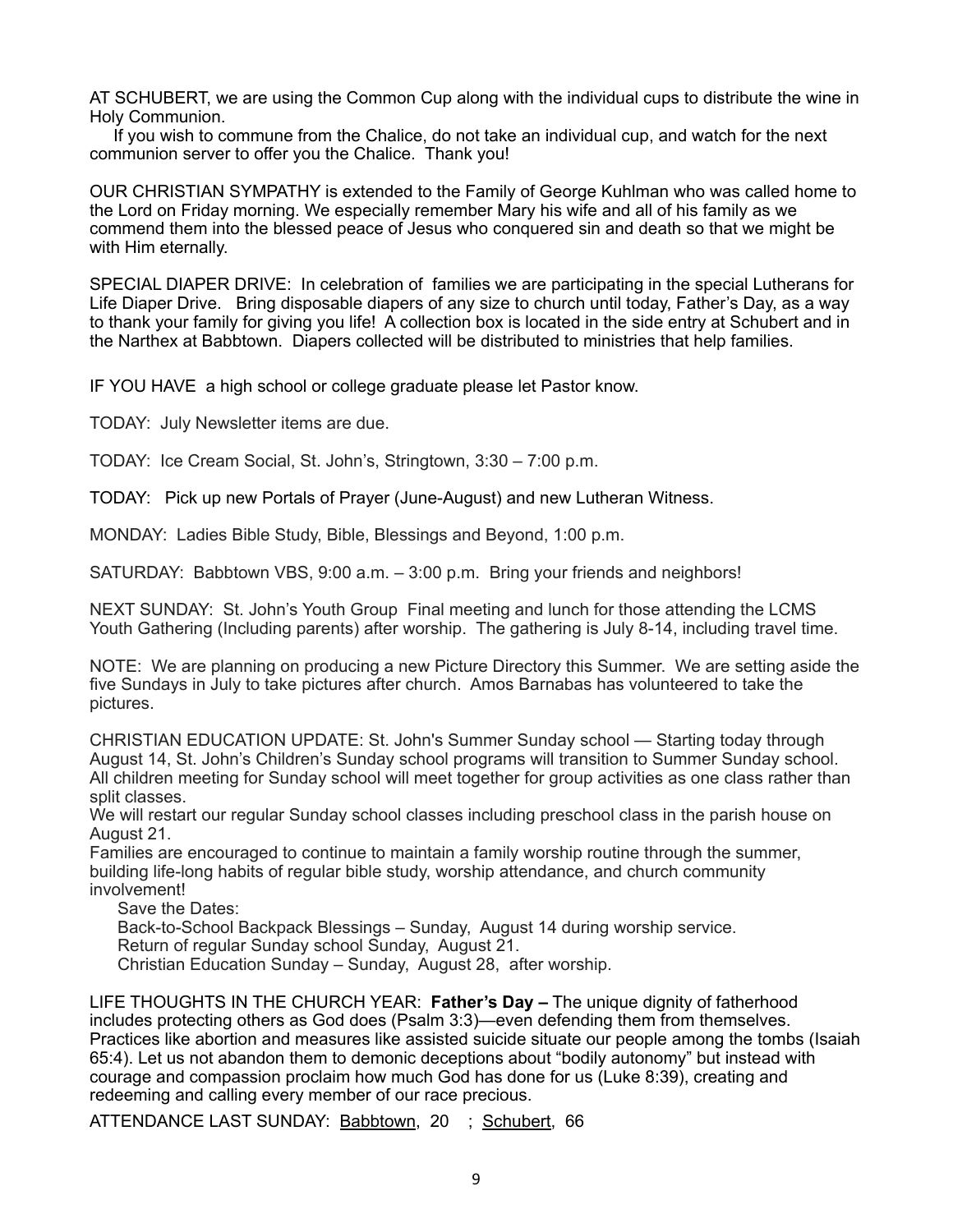**Thanks be to God that we have the opportunity to gather in worship each week. Make worship and Bible Study and the Lord's Supper a high priority in your life.** 

**Babbtown Schubert** 

# **8:00 a.m., Sunday Worship 9:15 a.m., Sunday School 9:10 a.m., Sunday School 9:30 a.m., Bible Study and Bible Study 10:00 a.m., Sunday Worship**

\* \* \* \* \* \* \* \* \* \* \* \* \* \* \* \* \* \* \* \* \* \* \* \* \* \*

**Cover pic artwork:** Text from Luke 8:39, photo credit - B. Burns via Unsplash

**The Lutheran Hymnal:** St. Louis: Concordia Publishing House, © 1941.

Hymn #410: Scripture: Luke 5:11; German: Jesu geh voran; Jesus, Lead Thou On ; Author: Ludwig von Zinzendorf (1721); Tr.: Jane Borthwick (1854, alt.); Alterer: Christian Gregor (1778); Tune: Seellenbrautigam; Composer: Adam Drese (1697).

Hymn #243: Scripture: Psalm 148:1; Oh, That I Had A Thousand Voices; Author: Johann Mentzer (1704, cento); Tune: O Dass Ich

 Tausend; Composer: Kornelius Dretzel (1734); Source: Translater: Composite; Tr. © 1941, Concordia Publishing House. Hymn # 47: Scripture: Psalm 110:2; Savior, Again To Thy Dear Name We Raise; Author: John Ellerton (1866); Tune: Ellers; Composer: Edward J. Hopkins (1869).

**To God Be The Glory:** Author: Fanny Crosby (1872); Composer: William Howard Doane; Published 1875 in Lowry and Doane's song collection, Brightest and Best.

Pass It On (It only Takes A Spark To Get A Fire Going): Scripture: 1 Thessalonians 3:12; 1 John 4:11; Author and Composer: Kurt Kaiser (1969); © 1969 Bud John Songs (Admin. EMI Christian Music Publishing.

**Bible Readings:** The Holy Bible, English Standard Version. ESV® Text Edition: 2016. Copyright © 2001 by [Crossway Bibles, a publishing](https://www.crossway.org/)  [ministry of Good News Publishers.](https://www.crossway.org/)

\* \* \* \* \* \* \* \* \* \* \* \* \* \* \* \* \* \* \* \* \* \* \* \* \* \*

#### **IMMANUEL LUTHERAN SCHOOL is hiring:**

Part Time 7/8 Grade Teacher: 15-20 hrs. per week. Responsible for teaching English, Language, Arts and History, grading and monitoring students. It would be an afternoon position, but can be negotiated.

Part Time Preschool Aide: Part time aide working about 15-25 hrs. per week. Hours are from 1:00 to 5:00 p.m. Monday – Friday. Helping and supervising students at playtime. Involves some light sweeping, cleaning tables, and snack time clean up.

Part Time Music Teacher, working one day a week for 4 hours. Teaching K-8 music, grading, and monitoring students. Day of week and time of day is very flexible.

Part Time PE Teacher, 4-8 Hours a week for grades K-8. Teaching experience not required but preferred. Involves planning and teaching PE to grades K-8.

If interested please contact the school offices at 573-496-3766 or email Mr. Kopp at [principal@midmoimmanuel.com](mailto:principal@midmoimmanuel.com)